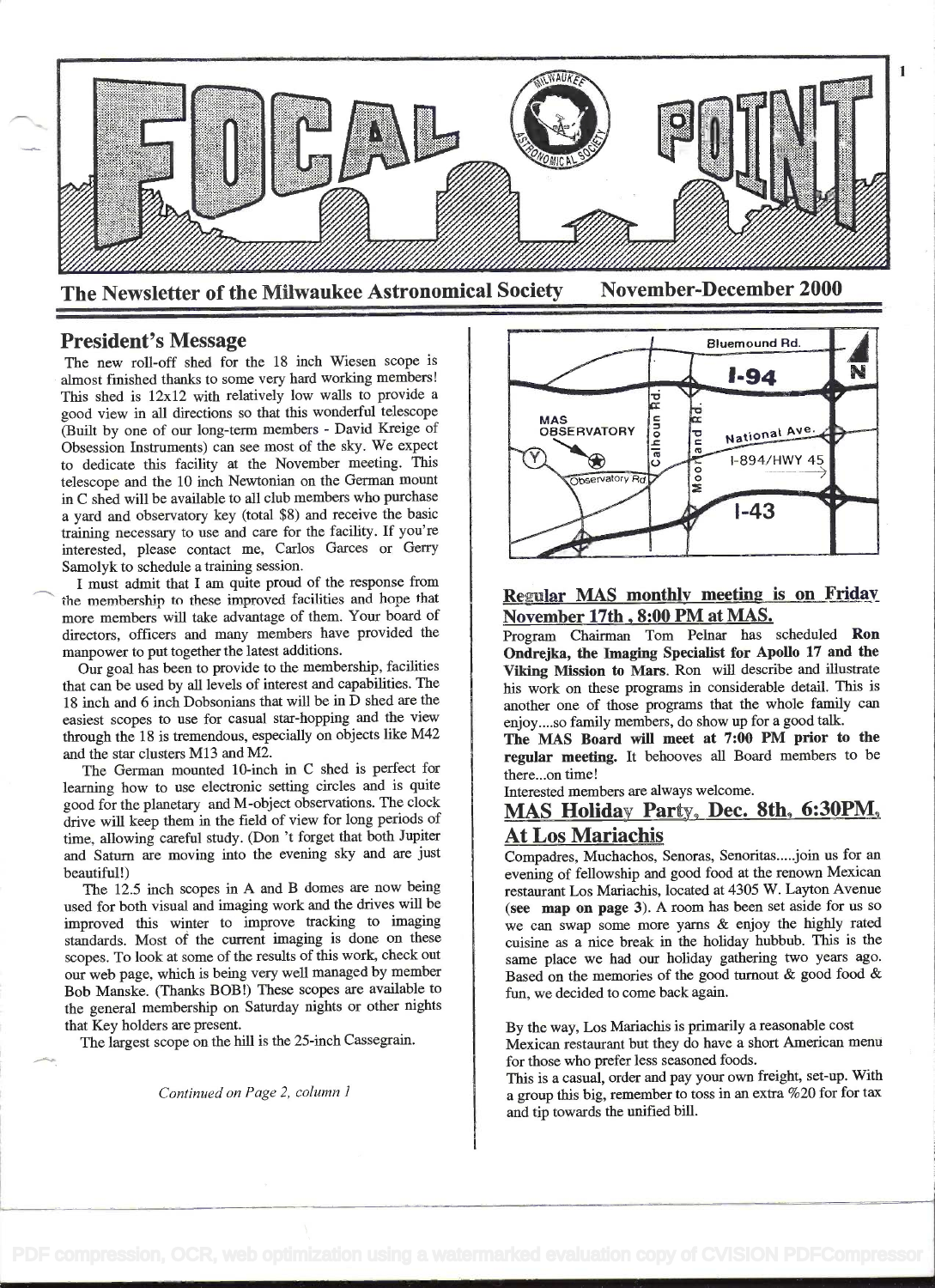## Presidents Message Continued from Page1

This scope is also being used by more people because it has great light gathering power and is computer controlled.

Some training is defmitely required but I was reminded of how much fun it is to hop from object to object via computer when a group of 4 members viewed a large number of objects in one short evening. I recently obtained the same capability for myself with the purchase of a 10-inch LX 200 for my own observatory. It is great fun and on several occasions I have viewed over 30 objects in a normal evening, without the frustration of spending a long time finding each one manually.

This capability is ideal for club scopes because it lowers the frustration level and, coupled with a good CCD camera, makes finding and photographing those faint fuzzies very easy. This is the next logical step for our clubs capability and your board has approved purchase of a 10 inch LX200 and another ST9 camera. This system will be in a flip-top observatory that uses the aluminum top of the old satellite shed. After opening, it will be completely controlled from the lower floor of the Z-building. The computer will contain the sky atlas and camera software and should make imaging on a cold, dark winter's night a real pleasure. Another of the interesting capabilities is the free software available now to use the LX200 to track and image satellites. I have seen images of the Mir and International Space Station taken with a similar system that clearly showed the shuttle docked at the station!

We will soon be preparing a new guide to the MAS observatories that will explain all of the capabilities of these instruments and how to learn how to use each one as a person gets mOre experience. When finished near the end of the year, it will be distributed to all members and I hope inspire more of you out there to get involved in using the equipment and experience that the MAS represents. I have talked about equipment mainly but don't forget all of the years of experience in the people that are active in the club. A beginner can become an experienced observer much more quickly when surrounded by experienced people.

Finally, I must comment on a subject that is less pleasant but is important. We recently had a case of attempted arson on Z-dome . The damage was not large because the building didn't actually catch fire. The police have a suspect and it was not really directed towards anyone. This does point out the need for vigilance when you're on the hill. If it is not a Saturday or open house, it is a good idea to leave the chain up, but not locked to discourage the visitors that don't belong there. ( Sometimes teenagers think it's a good place to park.) If you want to visit the observatory and there are cars in the parking lot, don't take the chain being up as being un friendly, we are just protecting our members and facility. Release the chain and drive on in. (Don't forget to dim your lights!) Then replace the chain.

That's all for now. Clear Skies!!!

Scott Jamieson, MAS President

## In Memory of Bill Koenig

Bill Koenig, a former member of MAS, passed away on October 18th of this year. Bill was active at MAS during the Ed Halbach era . He served on the Board ,participated in various observing activities including VSO, and helped to set up one of the early national conventions of the Astronomical League at the old Schroeder Hotel in downtown Milwaukee. There are still some old timers around that remember Bill well.Our condolences to the family of Bill Koenig.

#### Library News

We have 9 Kalmbach Astronomy 2001 calendars left for \$7.00 each...usually \$12.95. Pick up at next meeting.

1.Astronomy for Dummies: Your Complete Guide to Understanding the Universe. A reference for the rest of us! by Stephen P. Maran-1999. Perhaps this is an unfortunate title, but this book has been called "the best" for any beginner in astronomy; no math equations and simple to understand ; a book in a series of beginner starts.

AFD is introductory text, a survey of the universe for the (how to begin?) amateur.From around the solar system to other stars and galaxies, strange objects like black holes, unknown matters like dark matter comprise the essence of this text, but with an untraditional flavor and format.Widely illustrated, complete with photos, maps, tables, diagrams, and cartoons, AFD will give a fresh look at the universe to even experienced skywatchers and armchairers.

2.A Dictionary of Astronomy: Oxford- by Ian Ridpath - 1997.To an extent, this is a complete reference for astronomical definitions, including astrophysical and historical descriptions and data. If you have a question consult Oxford.

3. Cambridge Guide to Stars and Planets - Patrick Moore & Wil Tirion- 1997. if you do not fmd the answer in Oxford, consult Cambridge. But this guide is a more traditional astronomy primer than AFD. Again, through the solar system and galaxies, but focused on our home galaxy, the Milky Way. All 88 star groups are represented by myths, maps to stars of and objects of interest.

The above trio shows insight and understanding from many angles in Astronomy...traditional to novel to upbeat.

Scott Laskowski, MAS Librarian-Historian

New Member Welcome

The following new members are welcomed to the club: Mark Bauernfeind, DeForest WI.

Sam Barta and family, Waukesha, WI.

Garth Hall, New Berlin, WI

Dr. James Lattis, Madison,WI.

Christopher Limbach and family

Steven Ozimek and family, Milwaukee WI.

**James Prink and family** 

Robert Richter,Johnsburg, IL.

Please feel free to join us at our meetings and events shown herein If your so inclined, learn to use our fixed observatories via the Saturday nite program. Access to observatory grounds on other nights can be done by purchase of a yard key from the Observatory Director, Gerry Samolyk. Older members, please help the newcomers feel at home. Carlos Garces, New Member Chairman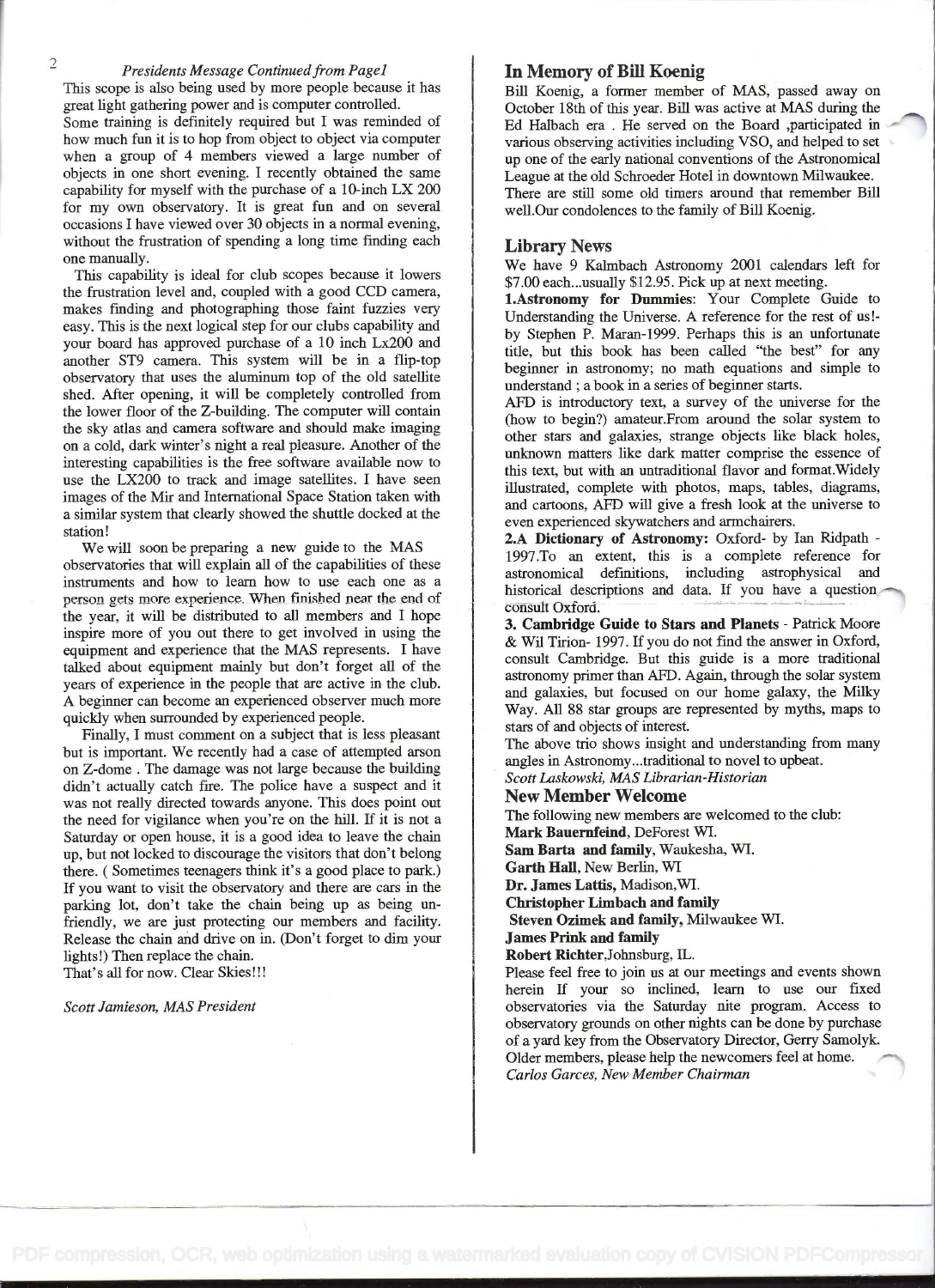

One of the fmest Amateur Astronomy fixed Observatory collections- MAS's own hilltop site. In the foreground,is the new "D" rolloff roof under construction which will shortly house the 18" Obsession Dobsonian.The C rolloff has a 10", F5 , equatorial mount with digital readouts. A and B scopes are both 12" newtonians on German equatorial mounts and used extensively for CCD imaging. Z scope house a fork mounted (equatorial) 25" Cassegrain, computer driven, "Go To" scope.Also shown in front of the rolloff roof units are cement pads where any of the Club's ten 10", F5 portable scopes can be brought out and set on...or members can haul their own scopes. .........doesn't get much better!

## Bits and Pieces

The following are some of the significant items from the October 20th Board meeting.

\* The Board approved the Purchase of a 10" Meade LX200 computerized "Go to" telescope and ST9 CCD camera to be used for dedicated imaging, remotely from Z building- See Presidents message.

\* Carlos Garces presented and gained approval for 4 new applicants,- see new member welcome, page 2.

\* Board decided to find a new holiday party site different from last years- see page 1.

\* Some 2" eyepieces will be acquired in the near future to permit wider field of view, especially with our larger scopes.

Membership Renewal Chairman will send a second postcard renewal application to the few non-respondents on the assumption the applications were misplaced or lost. However, those not responding to the second application (within 2 weeks) will be dropped from the membership rolls.

#### For Sale

\* 80 mm Lumicon Super finder/Portable telescope with Diagonal.- \$135. Slo-motion adapter for above-\$20.

\* 13mm & 19mm Televue plossl eyepieces, \$35 each or \$65 - for both.

\*2"/l 1/4" Meade newtonian focuser- \$20 Contact Tom Schmidtkunz , 414-352-1674

## Messier Certificate Awarded

At the October 20th meeting, MAS Member Lana Silke was presented a full Messier certificate by Vice President Lee Keith for locating and logging all 110 Messier objects with out the aid of setting circles.This certificate is under the auspices of the Astronomical League and is locally administered by Lee Keith.

Lana has frequently participated in our open houses with her 12" Portaball Scope, assuring visitors a chance to see deep space objects as well as planetary and Lunar fare. Way to go Lana!

### Email Addresses

Lee Keith is still looking for more member Email addresses. Just Email a short note to leekeithl @juno.com Members are assured this is for internal use only, and that no junk mail will show up in your mailbox.



Map to Los Mariachis, see page 1